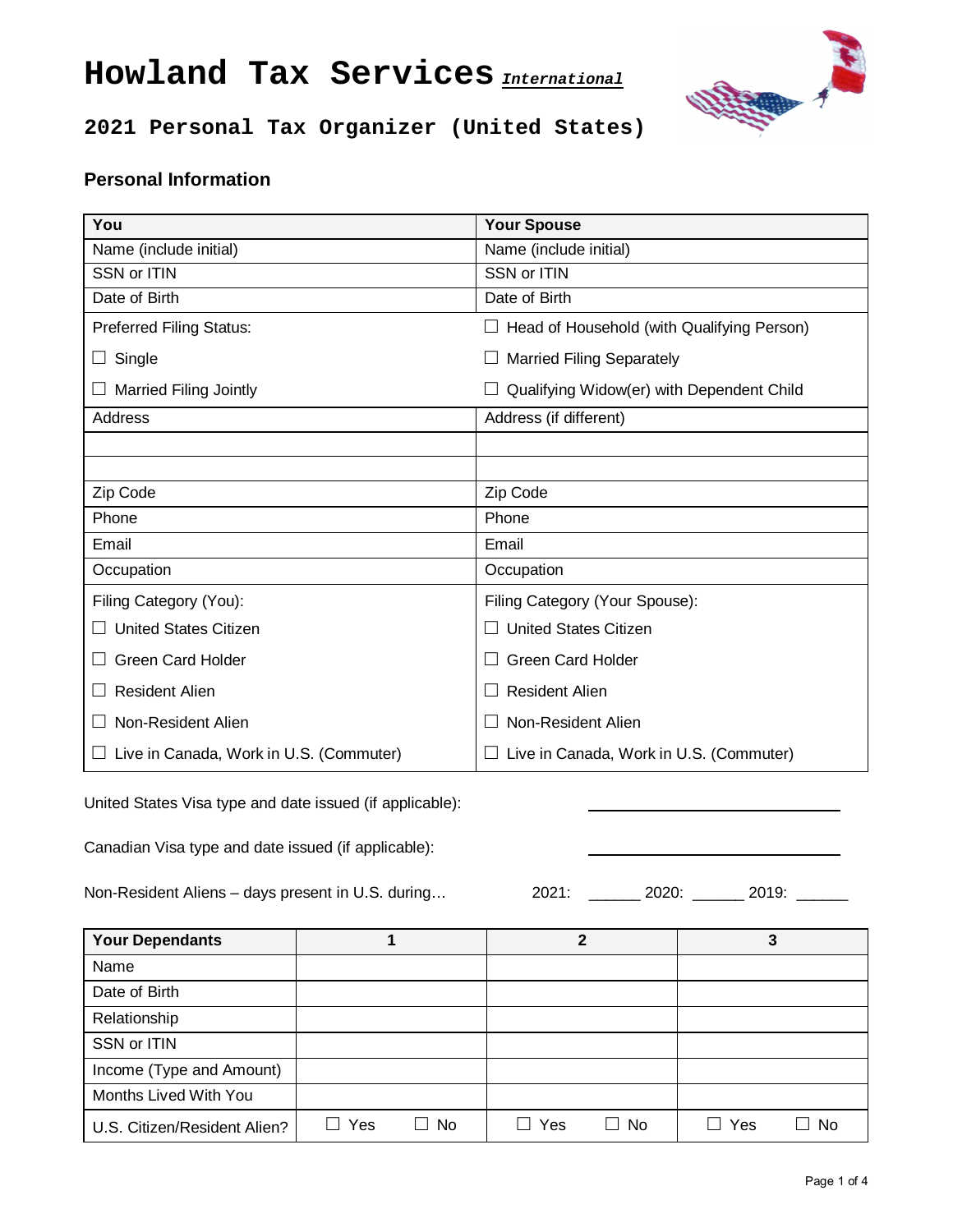# **General Background**

 $\overline{a}$  $\ddot{\phantom{a}}$ 

| Did your marital status change during the year?                          | Yes            | $\Box$ No      |
|--------------------------------------------------------------------------|----------------|----------------|
| If yes, indicate change and date of change:                              |                |                |
|                                                                          |                |                |
| Did you live apart from your spouse for the entire year?                 | $\Box$ Yes     | ⊿ No           |
| Does your spouse itemize deductions on a separate return?                | $\Box$ Yes     | No<br>$\Box$   |
| Do you want \$3 to go into the Presidential Election Campaign Fund?      | Yes<br>$\Box$  | <b>No</b>      |
|                                                                          |                |                |
| Were you or your spouse enrolled as a full-time student during 2021?     | $\Box$ Yes     | No             |
| Did you pay any educational tuition or fees for yourself or a dependent? | Yes<br>$\perp$ | No             |
|                                                                          |                |                |
| Were you or your spouse permanently disabled at any time during 2021?    | Yes<br>$\perp$ | No<br>$\Box$   |
| Were you or your spouse legally blind at any time during 2021?           | Yes<br>$\Box$  | No<br>$\perp$  |
|                                                                          |                |                |
| Did you pay childcare expenses?                                          | Yes            | N <sub>0</sub> |

If yes, provide names, addresses and tax ID numbers (SSN or EIN) of childcare providers, and receipts.

| Did you (or your spouse if filing jointly) receive any advance child tax credit payments?        | <b>Yes</b> | N <sub>0</sub> |
|--------------------------------------------------------------------------------------------------|------------|----------------|
| Did you engage in a transaction involving virtual currency during 2021?                          | Yes        | <b>No</b>      |
| Do you want to show your email address on your return filed with the IRS?                        | <b>Yes</b> | N <sub>0</sub> |
| <b>Health Insurance</b>                                                                          |            |                |
| Did you purchase health insurance through a government-sponsored Marketplace in 2021? $\Box$ Yes |            | N <sub>0</sub> |
| Please provide copies of Form 1095-A, 1095-B, or 1095-C if received.                             |            |                |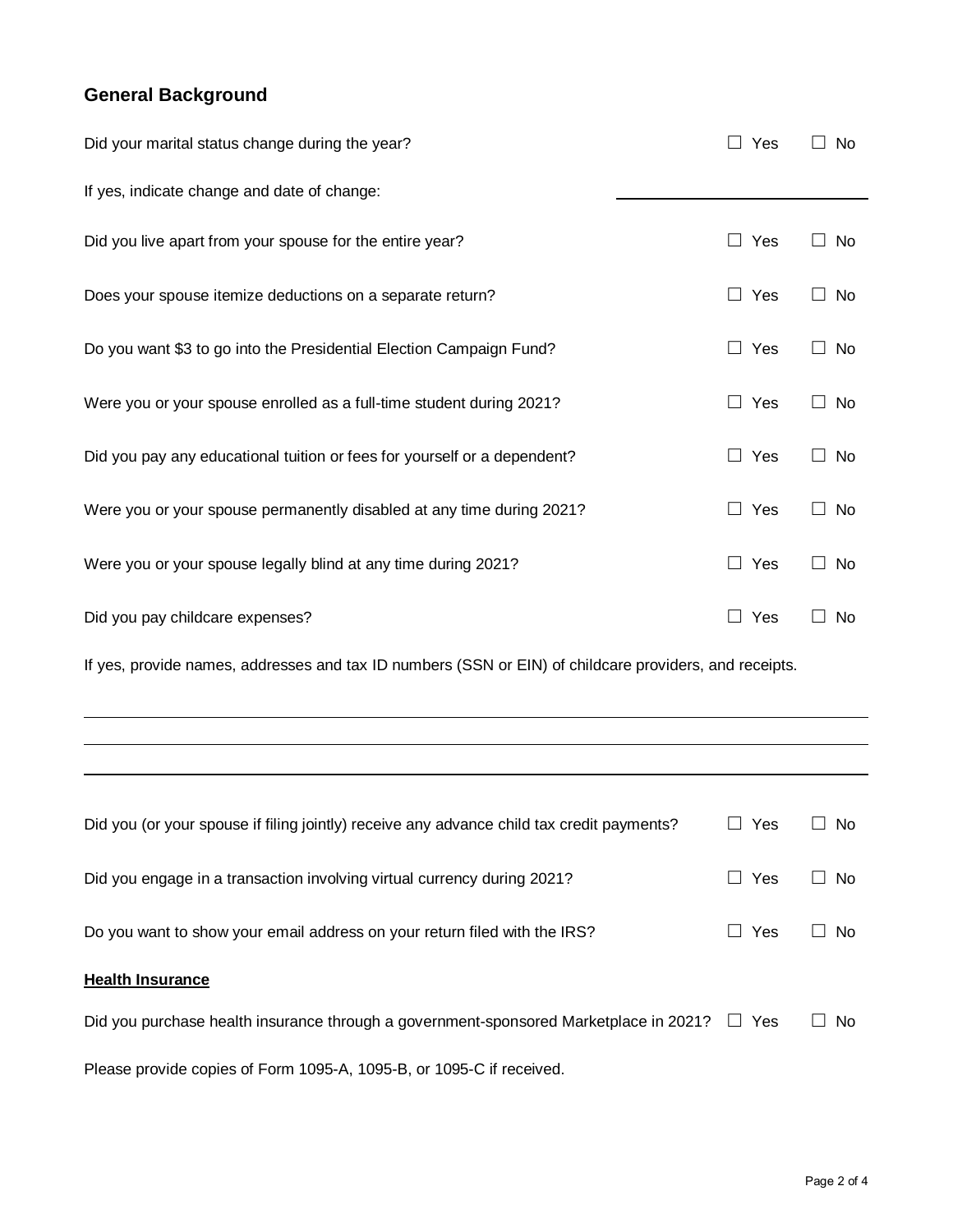#### **Economic Impact Payments**

Did you receive the third Economic Impact Payment (EIP 3)? It's not taxable on your return, but we need to know how much you received to determine if you are eligible to claim a Recovery Rebate Credit. This information can be obtained online if you have an account at www.irs.gov, or by referring to the IRS letters you received with your payments. Please indicate how much you received (in USD) for:

Economic Impact Payment 3 (EIP 3):

## **Documents needed to prepare your return(s)**

- **□** New clients: complete copies of the last tax returns filed
- **□** Copies of income tax forms received, including W-2, 1042-S, 1095-A, 1095-B, 1095-C, 1098, 1098-C, 1098-T, 1099-B, 1099-C, 1099-DIV, 1099-G, 1099-INT, 1099-K, 1099-MISC, 1099-OID, 1099-Q, 1099-QA, 1099-R, 1099-SA, RRB-1099-R, SSA-1099, SSA-1042-S, Schedule K-1, etc.
- **□** Indicate income from alimony, gambling winnings, prizes or awards, scholarships or fellowships, jury duty, etc.
- **□** Eligible educators: qualified expenses paid (e.g. classroom materials, professional development courses)
- **□** Homeowners: statements showing mortgage interest and qualified mortgage insurance payments (e.g. Form 1098), sale of home or other property (e.g. Form 1099-S), real estate taxes paid
- **□** Receipts for rent paid, if your state return permits a rental tax credit and you qualify
- **□** Receipts for moving expenses, if you are a member of the Armed Forces on active duty, and due to a military order you move because of a permanent change of station
- **□** Documentation of cash gifts, if you gave more than \$15,000 to any one person during the year
- **□** Receipts for student loan interest paid
- **□** Documentation of qualified educational expenses (e.g. Form 1098-T)
- **□** Receipts for auto personal property tax paid
- **□** Charitable donations: provide bank record, cancelled check or receipt for all amounts
- **□** Investment interest expense receipts
- **□** Childcare expense receipts
- **□** Alimony paid: provide documentation
- $\Box$  Receipts for medical/dental expenses and reimbursements from health coverage plans
- **□** Casualty/theft losses: provide documentation
- **□** Estimated tax payments made for 2021: provide documentation
- **□** IRS or State correspondence and assessment notices, if received
- **□** Receipts for IRA, Keogh, and other retirement plan contributions